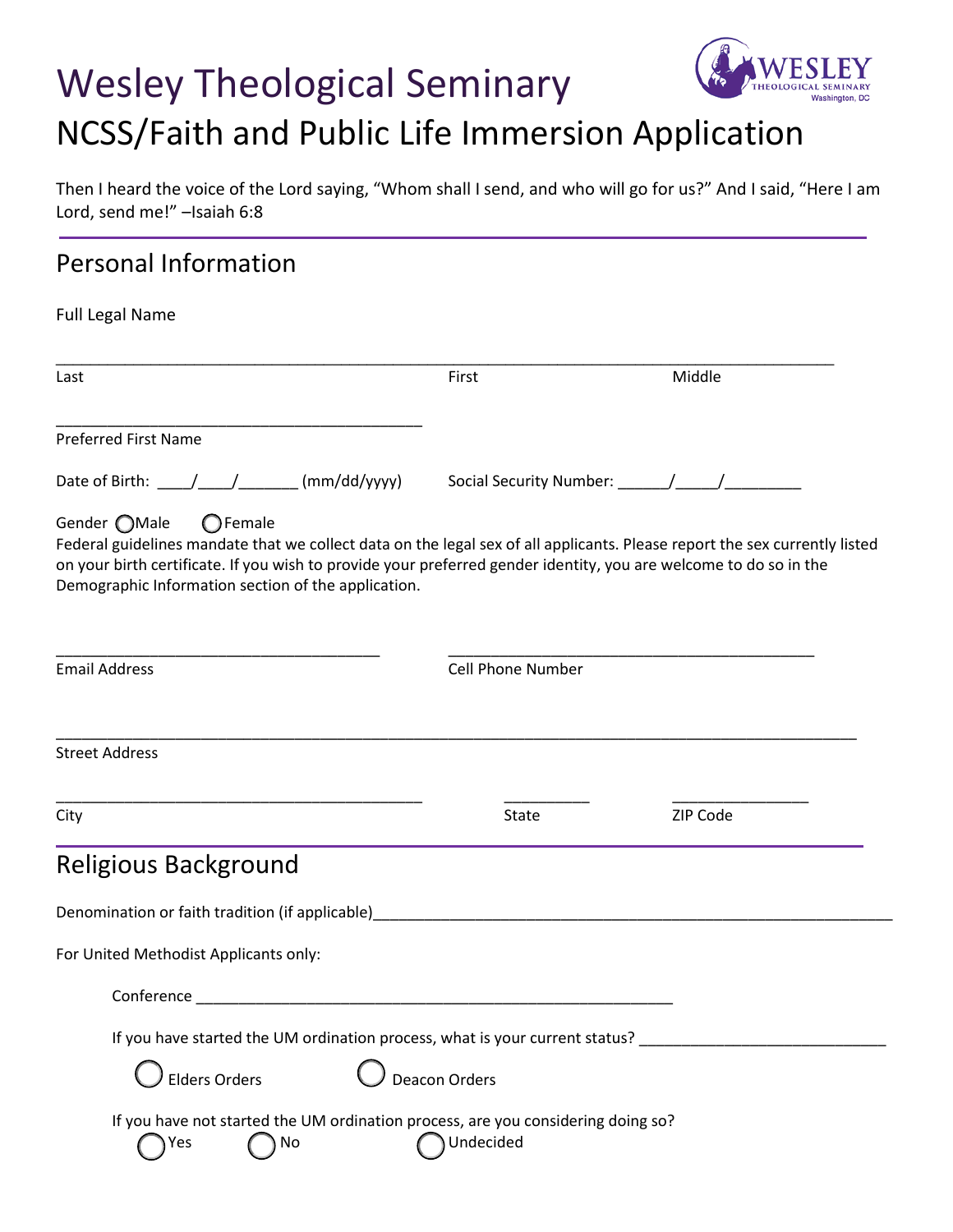| Demographic Information                                                                                                                         |                       |                 |                                                                                                                                                                                                                                               |
|-------------------------------------------------------------------------------------------------------------------------------------------------|-----------------------|-----------------|-----------------------------------------------------------------------------------------------------------------------------------------------------------------------------------------------------------------------------------------------|
| Are you Hispanic/Latino? ● Yes<br>Check all that characterize your race. (Check ALL that apply.)<br>Black or African American<br><b>U</b> White | $\bigcap$ No<br>Asian |                 | American Indian or Alaska Native                                                                                                                                                                                                              |
| Native Hawaiian or Other Pacific Islander                                                                                                       |                       | $\bigcap$ Other |                                                                                                                                                                                                                                               |
|                                                                                                                                                 |                       |                 |                                                                                                                                                                                                                                               |
| least two months prior to the start of class.                                                                                                   |                       |                 | Please explain any special conditions affecting your ability to participate in the regularly scheduled instructional<br>program. Documentation regarding any special accommodations must be submitted to the Dean of Community Life at        |
| How did you hear about the Faith and Public Life Immersion? ____________________                                                                |                       |                 |                                                                                                                                                                                                                                               |
| <b>Campus Housing</b>                                                                                                                           |                       |                 |                                                                                                                                                                                                                                               |
| Choose double occupancy and if you will need linens. Limited availability of single occupancy.                                                  |                       |                 |                                                                                                                                                                                                                                               |
| Double Occupancy \$370 Single Occupancy \$455<br>Housing includes (5 nights, Sun-Fri), 5 breakfasts, 5 lunches, and one group dinner.           |                       |                 | Linens \$15                                                                                                                                                                                                                                   |
| <b>Educational History</b>                                                                                                                      |                       |                 |                                                                                                                                                                                                                                               |
| Parks, 4500 Massachusetts Avenue NW, Washington, DC 20016.                                                                                      |                       |                 | Order all transcripts from any graduate or undergraduate attended (or attending). E-transcripts should be sent to JaNice<br>Parks at jparks@wesleyseminary.edu. Paper transcripts should be sent to Wesley Theological Seminary, Attn: JaNice |
| Current Institution: Undergraduate School or □ Seminary or Divinity School                                                                      |                       |                 |                                                                                                                                                                                                                                               |
| <b>Institution Name</b>                                                                                                                         |                       |                 |                                                                                                                                                                                                                                               |
|                                                                                                                                                 |                       |                 |                                                                                                                                                                                                                                               |
|                                                                                                                                                 |                       |                 |                                                                                                                                                                                                                                               |
| Previous Institution (if you transferred or received an Associate Degree)                                                                       |                       |                 |                                                                                                                                                                                                                                               |
|                                                                                                                                                 |                       |                 |                                                                                                                                                                                                                                               |
|                                                                                                                                                 |                       |                 |                                                                                                                                                                                                                                               |
|                                                                                                                                                 |                       |                 |                                                                                                                                                                                                                                               |